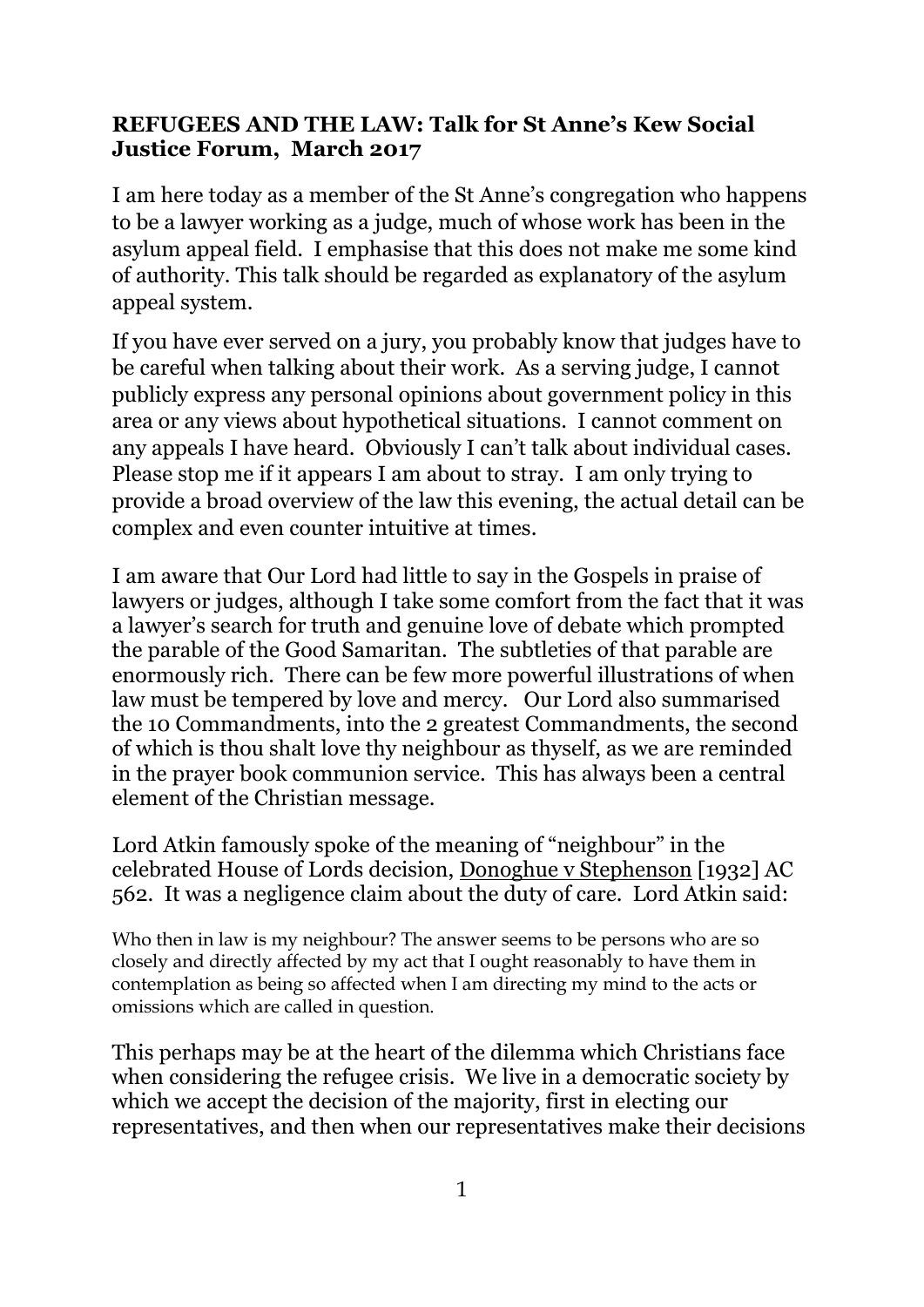on our behalf Referendums are not our usual way of governing, and they are only advisory. They don't fit very well, as we are seeing.

What is our proper part in the governing process when we are looking at often unpopular and controversial areas, such as helping refugees and immigration generally? Where and how does the law, i.e., the courts and tribunals fit into the process? Is it legitimate to make the process more effective?

To establish context, perhaps we should begin with a few definitions, some of which you probably know from previous sessions of the Social Justice Group.

## **Refugee**

"A person who owing to a well-founded fear of being persecuted for reasons of race, religion, nationality, membership of a particular social group or political opinion, is outside the country of his nationality and is unable or, owing to such fear, is unwilling to avail himself of the protection of that country; or who, not having a nationality and being outside the country of his former habitual residence as a result of such events, is unable or, owing to such fear, is unwilling to return to it."

#### *The 1951 United Nations Convention Relating to the Status of Refugees*

In the UK, a person is officially a refugee when they have their claim for asylum accepted by the government, or the courts make a ruling to the same effect.

## **Asylum Seeker:**

A person who has left their country of origin and formally applied for asylum in another country but whose application has not yet been concluded.

## **Refused asylum seeker**

A person whose asylum application has been unsuccessful and who has no other claim for protection awaiting a decision. Some refused asylum seekers voluntarily return home, others are forcibly returned and for some it is not safe or practical for them to return until conditions in their country change.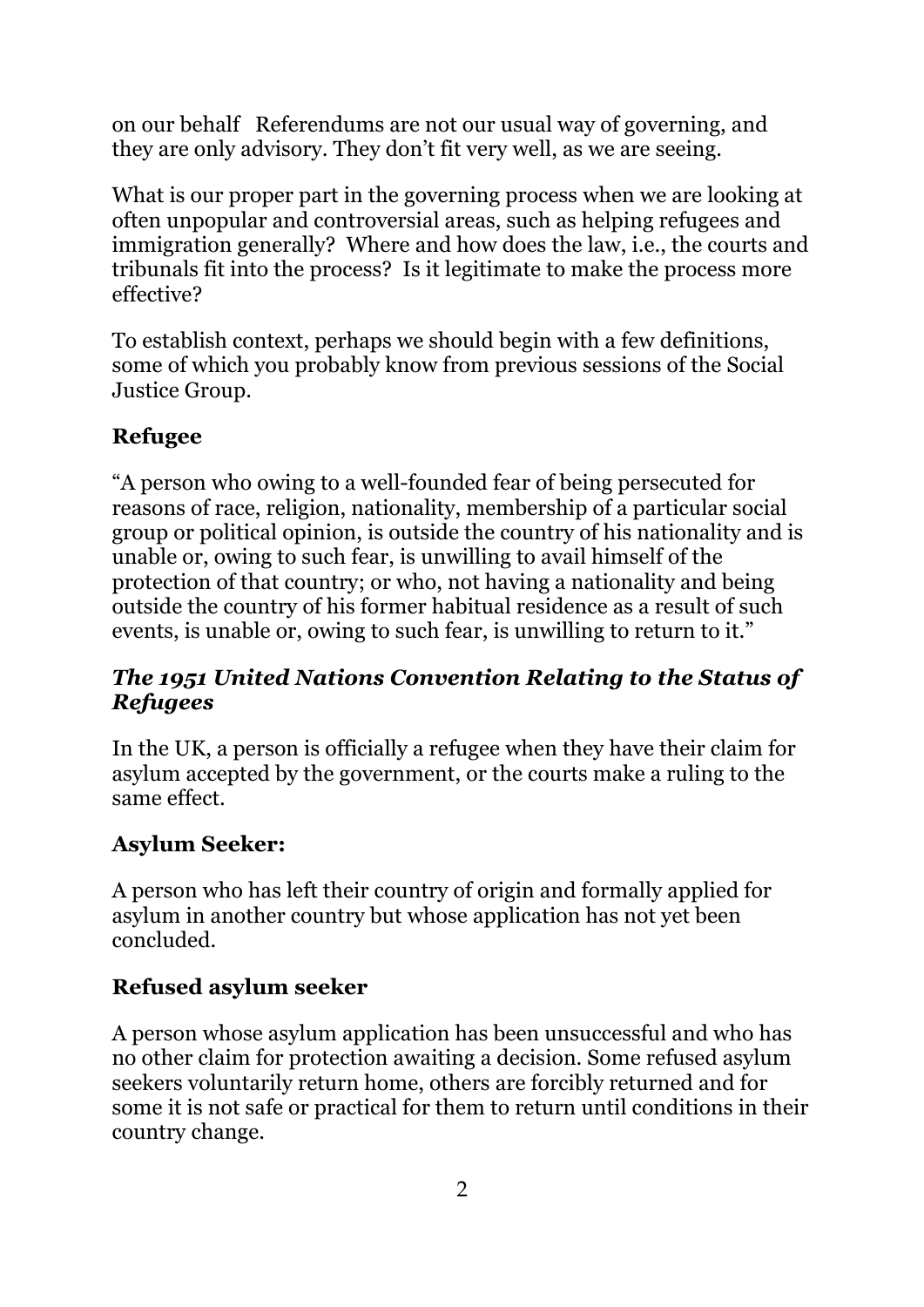# **Economic migrant**

Someone who has moved to another country to work. The term is not necessarily pejorative, as it could just as easily apply to someone exercising free movement rights within the EU or EEA. Refugees are *not* economic migrants.

And perhaps some recent figures as well? These (all from the Home Office) have an obvious bearing on the numbers of appeals to the tribunal.

Asylum applications in the UK increased by 41% to 36,465 in the year ending June 2016, the highest number of applications since the year ending June 2004 (39,746). Numbers of asylum applications in the first two quarters of 2016 (8,228 in January to March and 7,810 in April to June) have been considerably lower than in the last two quarters of 2015 (10,231 in July to September and 10,196 in October to December), although still higher than the same quarters a year earlier.

In the year ending June 2016, the largest number of applications for asylum came from nationals of Iran (4,910), followed by Iraq (3,199), Pakistan (2,992), Eritrea (2,790), Afghanistan (2,690) and Syria (2,563). Most applications for asylum are made by people already in the country (90% of applications in the year ending June 2016) rather than immediately on arrival in the UK at a port.

This is a point of considerable legal interest and I will come back to it.

There were 1,936 grants of asylum or an alternative form of protection to Syrian main applicants at initial decision in the year ending June 2016. In addition, 2,682 people (including dependants) were granted humanitarian protection under the Syrian Vulnerable Persons Resettlement Scheme (VPRS). On 7 September 2015, an expansion to the existing Syrian VPRS was announced. Through this expansion it is proposed that 20,000 Syrians in need of protection be resettled in the UK by 2020. A total of 2,898 people have been resettled since the Syrian VPRS began, including 2,646 arriving since October 2015. A total of 3,439 people were resettled in the UK in the year ending June 2016 under the Syrian VPRS, the Gateway Protection Programme and the Mandate Scheme.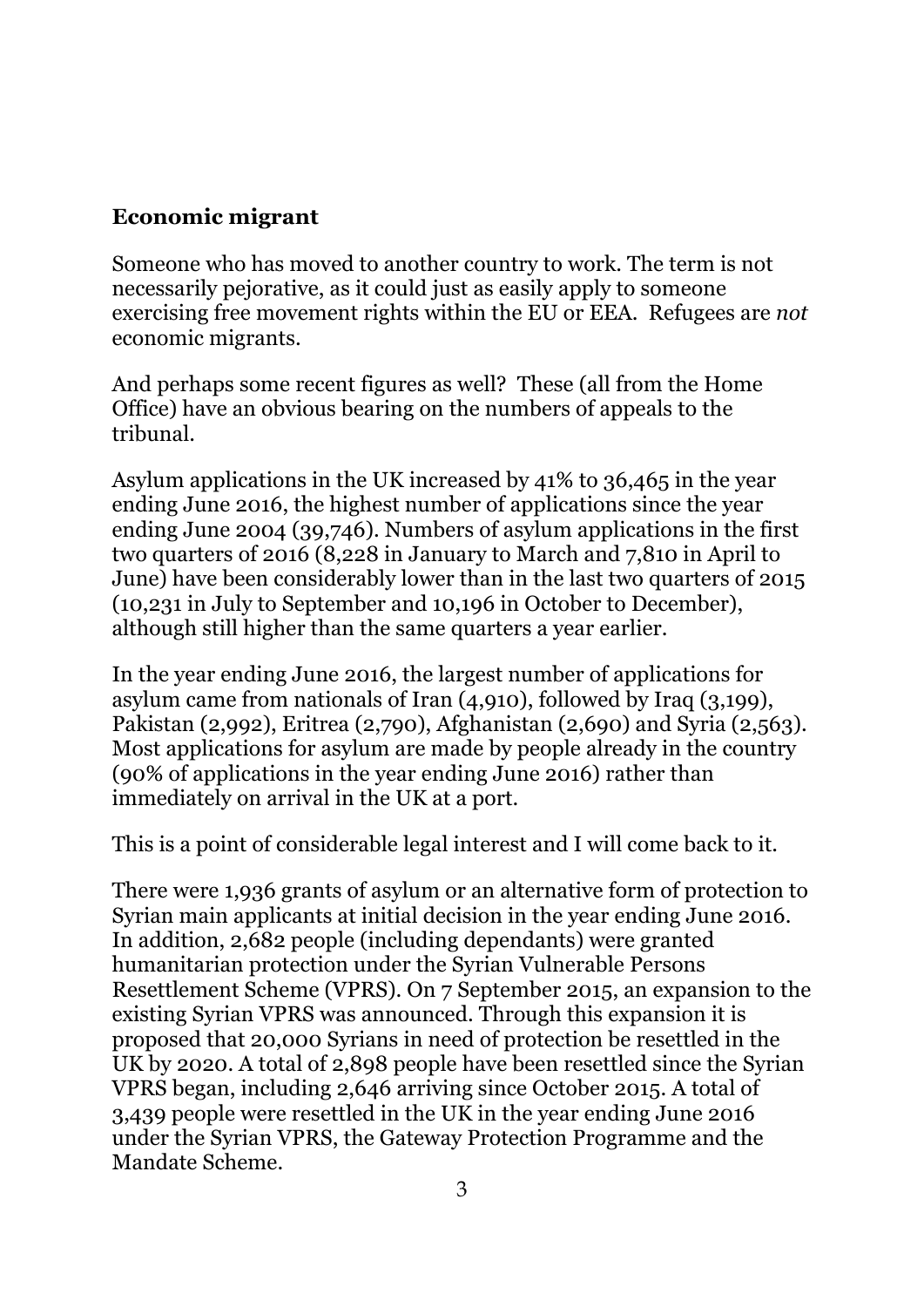Estimated figures show the UK had the eighth highest number (44,000) of asylum applications within the EU in the year ending June 2016, including dependants. Germany (665,000), Sweden (149,000) and Hungary (131,000) were the three EU countries that received the highest number of asylum applications, together accounting for 63% of asylum applications in the EU in that period.

It is interesting to note that asylum applications peaked in the early 2000s. They stood at 32,414 in 2015, excluding dependents.

Asylum applications increased from 1987 to 2002, but played a declining role in overall migration from 2003 to 2010. Since 2010 asylum applications have increased but remain well below the levels of the early 2000s.

Asylum applications increased from 4,256 in 1987 to 84,132 in 2002, before falling to 25,712 in 2005. After little change until 2009, applications declined temporarily to 17,916 in 2010. Since then, the numbers have risen each year to reach 32,414 in 2015. The numbers including dependents are slightly higher, at 38,878 in 2015.

Asylum seekers make up a smaller share of net migration than they did in the 1990s and early 2000s. Between 1994 and 2003, asylum seekers' share of annual net migration ranged from 20% to 54% in annual data. This trend had changed decisively by 2004, as net migration again increased and asylum declined. Between 2004 and 2014, asylum ranged from 3% to 10% of net migration, and was estimated at about 7% for 2014.

Resettled refugees are identified outside of the country and brought here with the help of the UK government and the United Nations. The largest resettlement programme in the UK is now the Syrian Vulnerable Persons Resettlement scheme, announced in September 2015.

Asylum adds to the UK resident population in several ways. First, it adds to the legal, permanent ('settled'), population. A minority of applicants gain permission to stay in the UK ('leave to remain'), and may remain long enough to settle in the UK. Leave to remain might mean official recognition as a refugee or permission to stay for 'humanitarian protection' (HP) or through 'discretionary leave to remain' (DL). In each case, the protected individual can stay in the UK for five years and then has the opportunity to apply for indefinite leave to remain.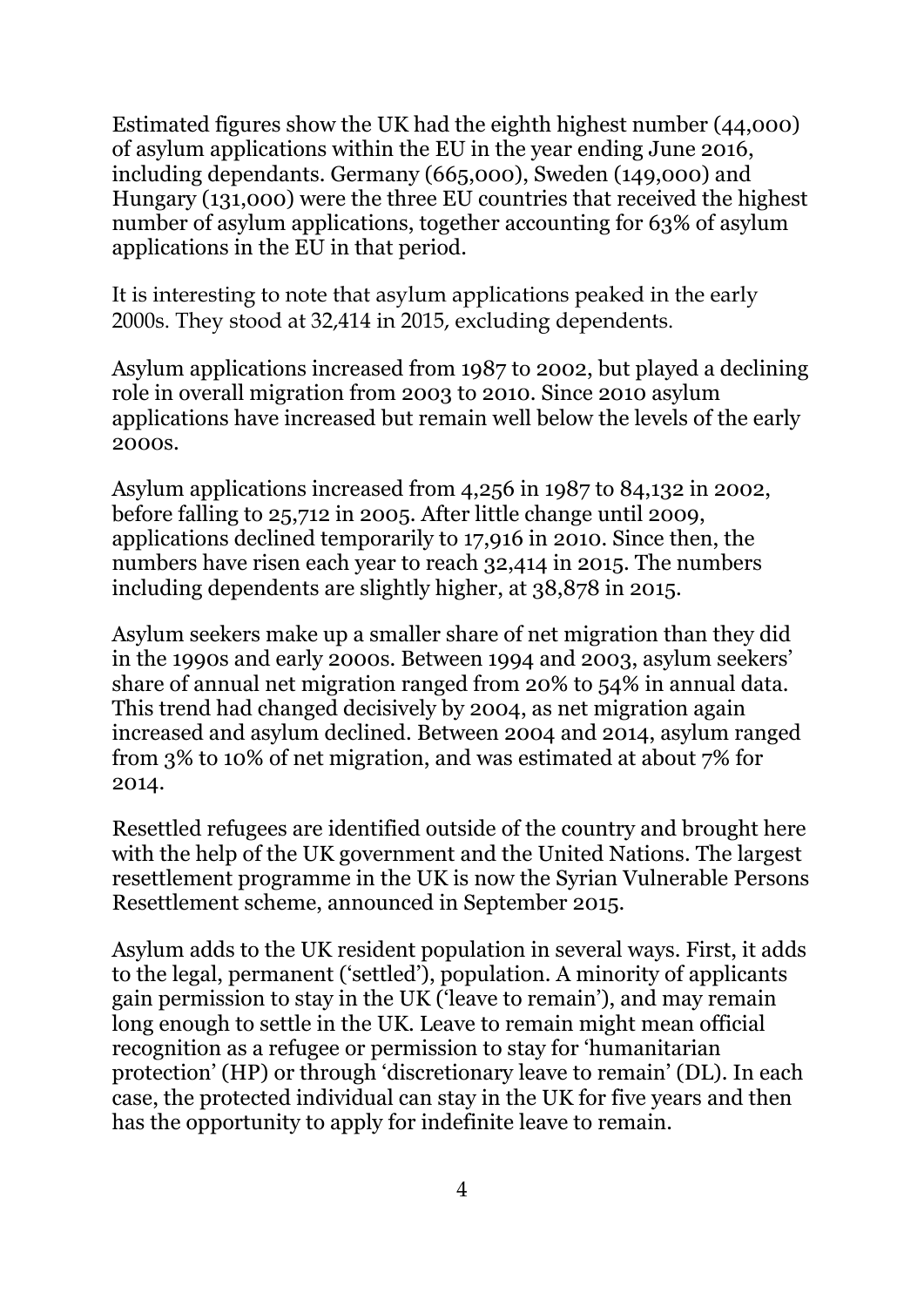Second, asylum adds to the temporary population. Applicants who are unsuccessful and eventually leave the UK nonetheless will live in the UK for some time as they await a decision. Any such applicant who lives in the UK for at least 12 months is classified as a 'long-term international migrant'.

A third group is more difficult to count – individuals whose applications for asylum have been rejected, but who have not departed the country. Some of this group applies for 'hard case support', others may have departed outside of official removal or voluntary departure schemes; still others may remain illegally in the UK out of contact with immigration control, and thus uncounted.

#### **Top ten nationalities, UK asylum applicants, 2015**

**Rank Country Number of Applicants Share of Total**

| $\mathbf{1}$   | Eritrea          | 3756 | 9.7%    |
|----------------|------------------|------|---------|
| $\overline{2}$ | Iran             | 3694 | 9.5%    |
| 3              | Pakistan         | 3254 | 8.4%    |
| $\overline{4}$ | Sudan            | 3014 | 7.8%    |
| 5              | Syria            | 2846 | $7.3\%$ |
| 6              | Afghanistan 2807 |      | 7.2%    |
| 7              | Iraq             | 2609 | 6.7%    |
| 8              | Albania          | 1809 | 4.7%    |
| $\mathbf Q$    | Nigeria          | 1509 | 3.9%    |
| 10             | Sri Lanka        | 1396 | 3.6%    |

The UK's share of Europe's asylum claims declined from 2008 to 2015.

UK asylum applications since 2008 have stayed relatively stable compared to Europe-wide trends. In 2015, asylum claims in European countries (EU-28 plus Norway and Switzerland) reached just over 1,392,000, according to Eurostat. The UK's share of Europe's asylum claims declined from approximately 11% in 2008 to about 3% in 2015. Not exactly the front line, you might think…

So where do the courts and tribunals fit in to all of this? The UK helped draft the Refugee Convention and its amendments in the aftermath of the horrors of WWII. You will recall that the international obligation which the Refugee Convention creates is restricted to 5 specific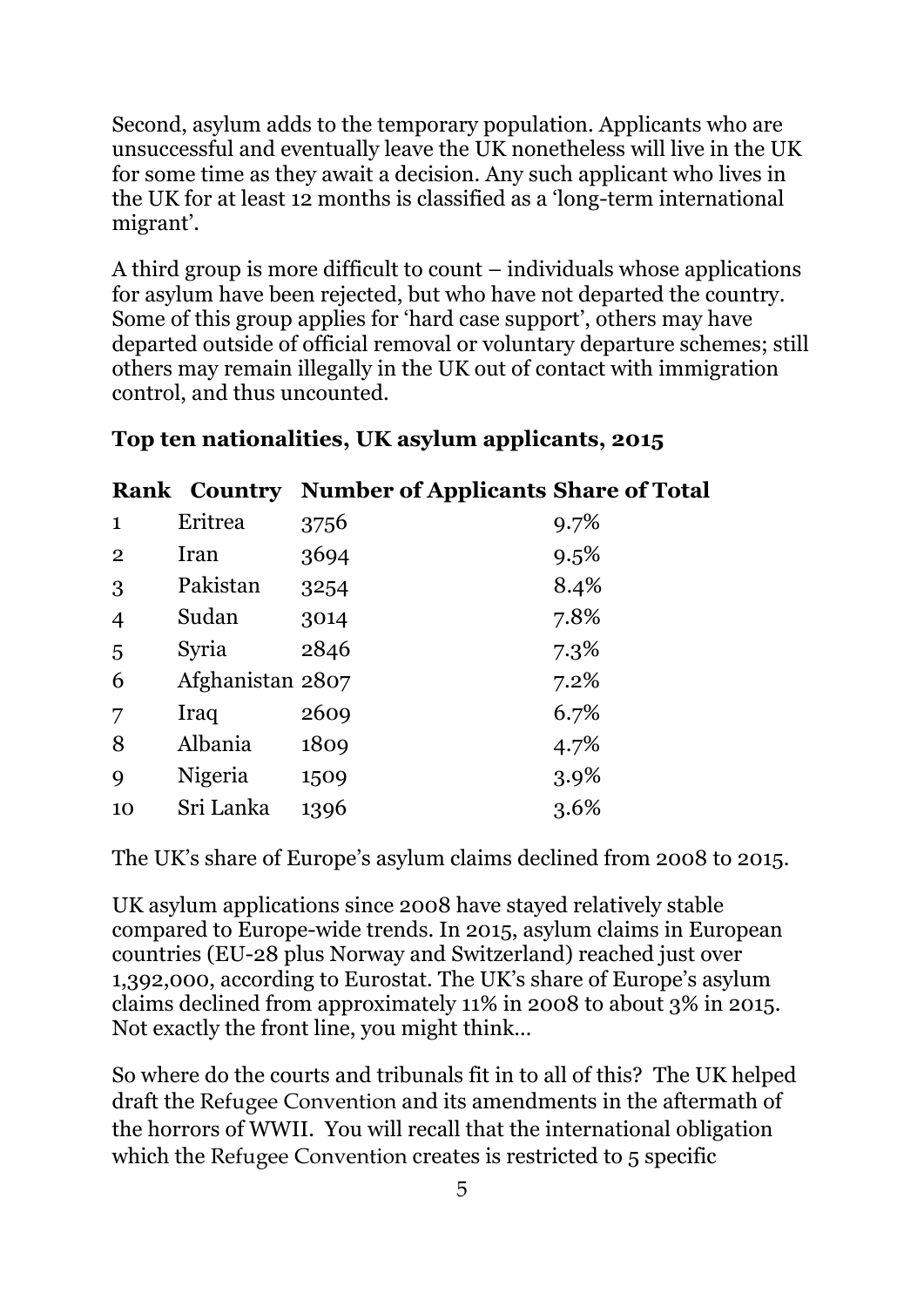categories – see page 2, above. While the understanding of those categories has over time been extended by the courts, there were notable exceptions, e.g., victims of civil war who had to show that they fell within a Refugee Convention category before they were eligible for international protection.

The European Union addressed that in the Qualification Directive of 2004, which extended international protection to victims of internal armed conflict – article  $15(c)$ . This was a generous extension. In fact, while the United Kingdom remains in the EU, the Qualification Directive remains the immediate source of international protection law.

One of the United Kingdom's international obligations under the Refugee Convention/Qualification Directive is that there has to be independent review of refused protection applications. This is done by the tribunal judiciary and the High Court.

An asylum claimant must approach the Home Office and submit his or her claim. Usually there is a screening interview which is to establish in broad terms what the claim is about and to identify the applicant. That identity is obviously of great importance. There is usually then a full asylum interview, conducted by an experienced officer. The applicant has the opportunity to submit evidence and is then interviewed in depth. A decision is taken, usually (although not always) in a couple of weeks.

If the Home Office decide to refuse the claim, an applicant has the right to appeal to the First-tier Tribunal, Immigration and Asylum Chamber. A Notice of Appeal must be filed within 14 days. (It is possible to apply for permission to appeal out of time and the tribunal is usually accommodating.)

The appeal then goes forward to a prehearing review and then a full hearing at one of the tribunal's hearing centres – The main centres are Taylor House, in Islington, Hatton Cross at Feltham, Birmingham, Newport, Manchester, Stoke on Trent, Bradford, North Shields and Glasgow. This can involve quite a lot of travel for some appellants.

The hearings are normally before a single judge. A Home Office Presenting Officer appears for the Home Office. Appellants are usually represented. Interpreters are provided as needed. Judgments are supposed to be provided within 10 working days.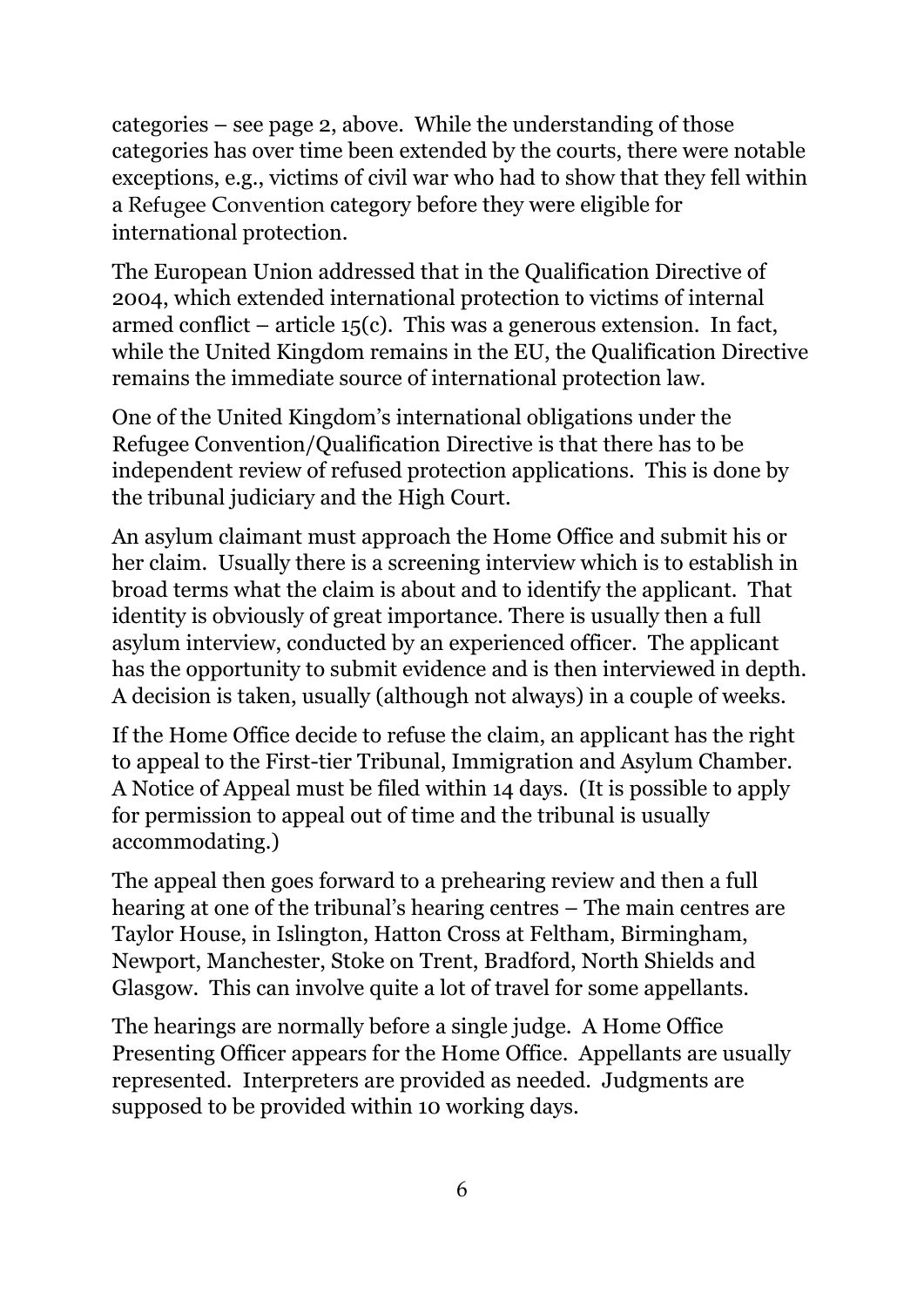Appeals are possible with permission to the Upper Tribunal and then the Court of Appeal. There are numerous onwards appeals. The whole process is closely supervised by the courts, including by way of judicial review.

Under the Immigration Act 1971 (as amended) the Home Office has power to detain persons such as illegal entrants or overstayers on various grounds. This has some similarities with being held on remand while awaiting trial for a criminal offence, but there need be no criminal element as such. The main purpose of immigration detention is to secure a person's removal, with a subsidiary purpose of preventing further offending if applicable. There are also situations where a person is detained for their own protection, e.g., illness. Detention is meant to be a last resort.

Persons who claim asylum on arrival in the United Kingdom will not normally be detained, unless they have a transparently weak case or have committed an immigration or criminal offence. But persons who claim asylum long after arrival, e.g., only after they have been arrested as an illegal entrant or overstayer, or have committed an offence, will often be detained. There is a revised detained asylum process for such cases, usually where the country of origin is readily identifiable and there is no risk on return.

The Home Office have a number of Immigration Removal Centres, such as at Colnbrook (near Heathrow), and Yarls Wood and elsewhere in the country. These have a total of about 3,000 bed spaces and the Home Office try to keep them full. Sometimes ordinary prison beds are used, depending on the individual. As the main purpose of such detention is to secure removal, people are not meant to be detained for long. What happens in reality is not infrequently different, but some reforms are about to come into effect as the result of the Immigration Act 2016. The Home Office will (once the act is in force) have to review detention after 4 months, which means that the case will come before a tribunal judge.

Persons subject to immigration detention can apply to the First-tier Tribunal for bail. On any given day there will be 2 or 3 bail courts running at the larger tribunal centres. These courts are open to the public, like all but a very few tribunal hearings.

If you want to know more about immigration bail, there is a very active charity called BIDS, Bail for Immigration Detainees. This charity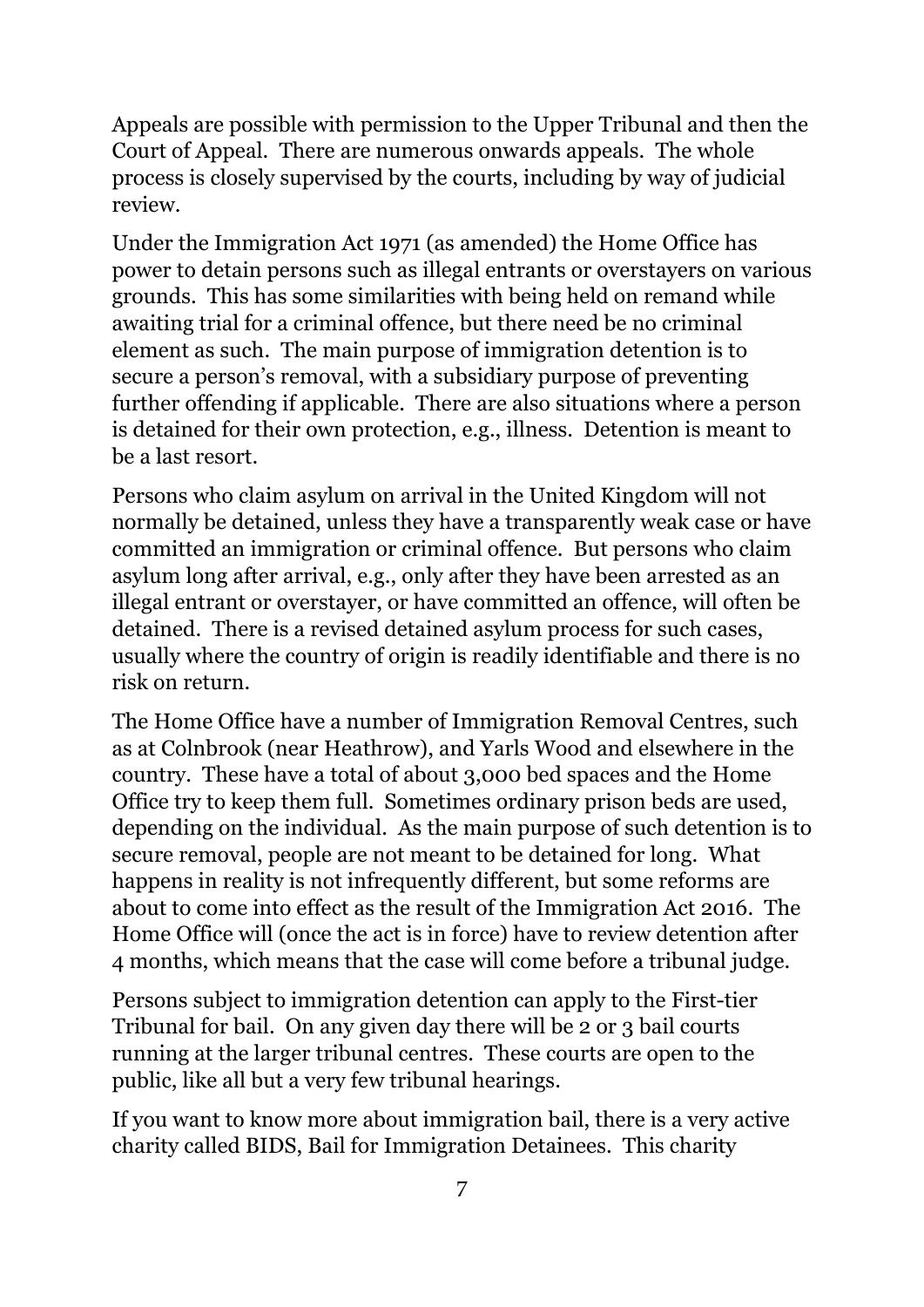sponsors many bail applications each week and is very effective in its field.

My 17 years' experience as a judge in asylum appeals has reflected world events. When I first started, there were large numbers of appeals from Kosovo, which were supposed to end when UNMIK stabilised the country. In some ways the Kosovo refugees illustrated one of the continuing problems faced by the Home Office in dealing with claims. First there were large numbers and insufficient resources. The ethic divide was, as you will recall, between Serbs (mainly Serbian Orthodox Christians) and Kosovan Albanians (mainly Sunni Muslims). Significant numbers of Albanians from Albania joined in the exodus. They were not entitled to asylum on any basis. They simply wanted a better life. Many settled successfully in the United Kingdom, married and had children. But their deception came to light when they applied for naturalisation as British Citizens, or sought to bring an Albanian spouse or parent. They had been present dishonestly. They were refused British Citizenship or had such citizenship revoked or nullified and some were removed. (There are special provisions to protect children caught up in these situations.)

This is an illustration of how a perfectly good system can be subverted. It also illustrates why it is necessary for the Home Office to take care in the decision making process.

Today the First-tier Tribunal encounters persons whose claim to be Syrian or indeed Palestinian has been rejected by the Home Office. Such persons often turn out to be Egyptian. Egypt's population is 99,000,000 and it is a troubled country, with a significant Christian minority.

In fact, it is very easy to succeed in an asylum appeal to the First-tier Tribunal. The standard of proof which applies is simply a "reasonable likelihood" or "substantial grounds for believing", which is miles away from the civil standard of the balance of probabilities let alone the criminal standard which those who have served on juries or as magistrates will know is "beyond reasonable doubt".

An asylum appellant is not required to produce corroboration of any kind. The theory is that a claimant has neither time nor opportunity to do so. Information about his or her country of origin is available from public sources, above all the internet.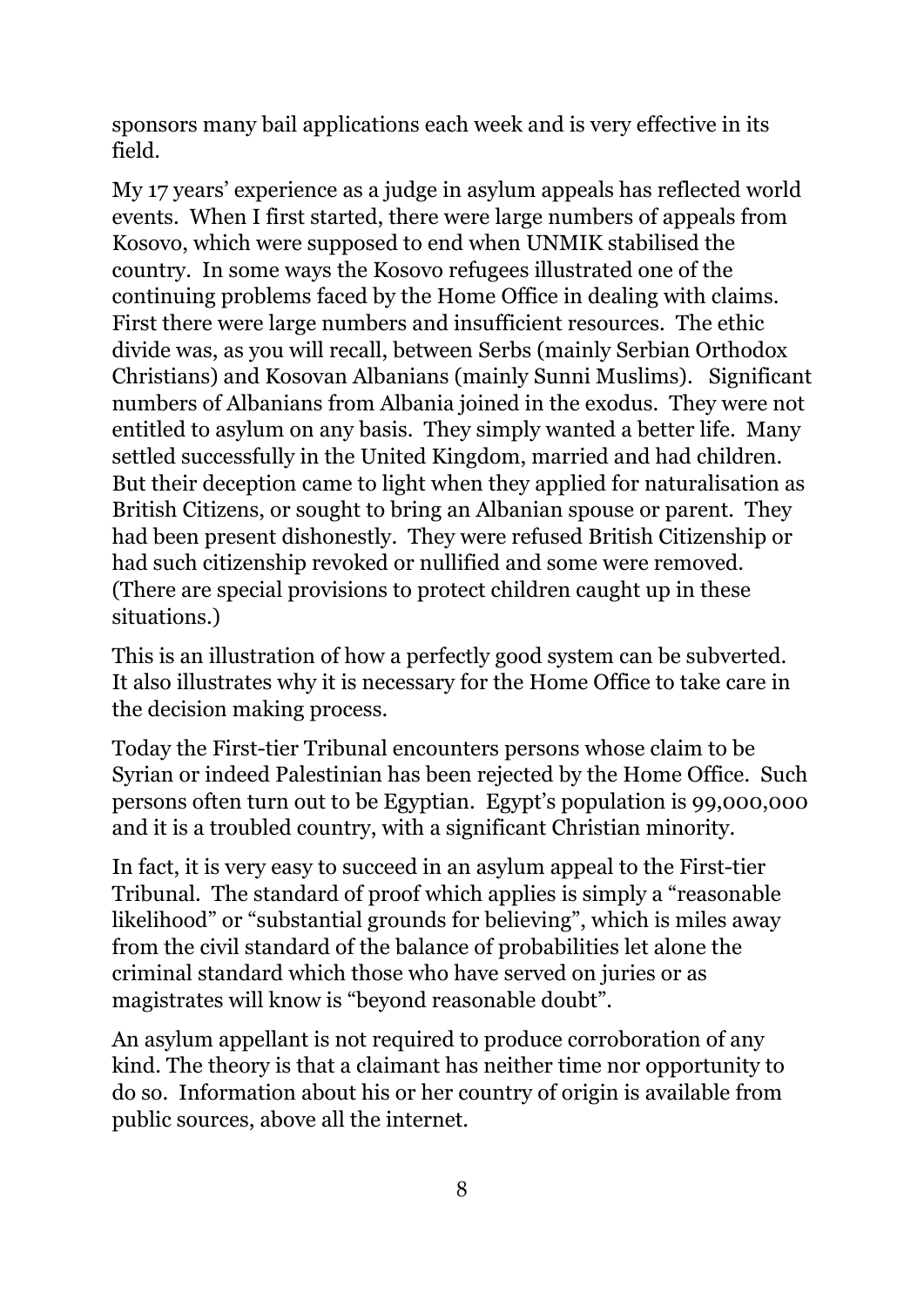There is a UNHCR Handbook on asylum procedures which is essentially a statement of good practice is assessing asylum claims. Among other things it states that asylum claimants must cooperate in the assessment process and behave honestly.

At the appeal level a difficulty can be that information about background events in a country is available to anyone, so that it is relatively easy for someone to claim, for example, that he or she was at a demonstration at which shots were fired and people arrested.

Because of what is at stake, the benefit of the doubt is given to the appellant provided that his or her claim is plausible. Needless to say, puddings are sometimes over egged at the appeal stage…

Of course you cannot apply for a visa to obtain asylum in the United Kingdom. You have to find a means to reaching the United Kingdom, which is where criminal racketeers come in. There is a large trade in clandestine entry. The going rate from Afghanistan is around \$40,000. In a recent appeal, the uncle of an Iranian boy told me his family had paid £25,000. Thus the United Kingdom is at the end of the line and it may be that only those with substantial assets can find their way here and enter the appeal process if refused. The countries nearest the trouble zone have the majority of the refugees, e.g., Iran for Afghanistan, Kenya for Somalia.

I mentioned earlier late claims, technically "sur place" claims. These account for some 90% of appeals. Remember that as a general rule appeals will tend to be the weaker cases, because strong cases will be recognised by the Home Office and granted. It is not unusual to see claims made years after arrival in the United Kingdom, sometimes after all else has failed. Section 8 of the Asylum and Immigration (Treatment of Claimants) Act 2004 applies to such appeals. Sadly this can be a situation of trying to buy time and seeking to benefit from an overloaded system.

I believe that I can reassure you that our judiciary are very diverse, work hard and are committed to justice and upholding the law. Most succeed in leaving any prejudice at the court room door.

How does having a Christian faith affect the work? Very significantly. Justice and mercy are biblical imperatives. Our law has Christian foundations. Obviously it is important to do the work to the very best of one's ability.